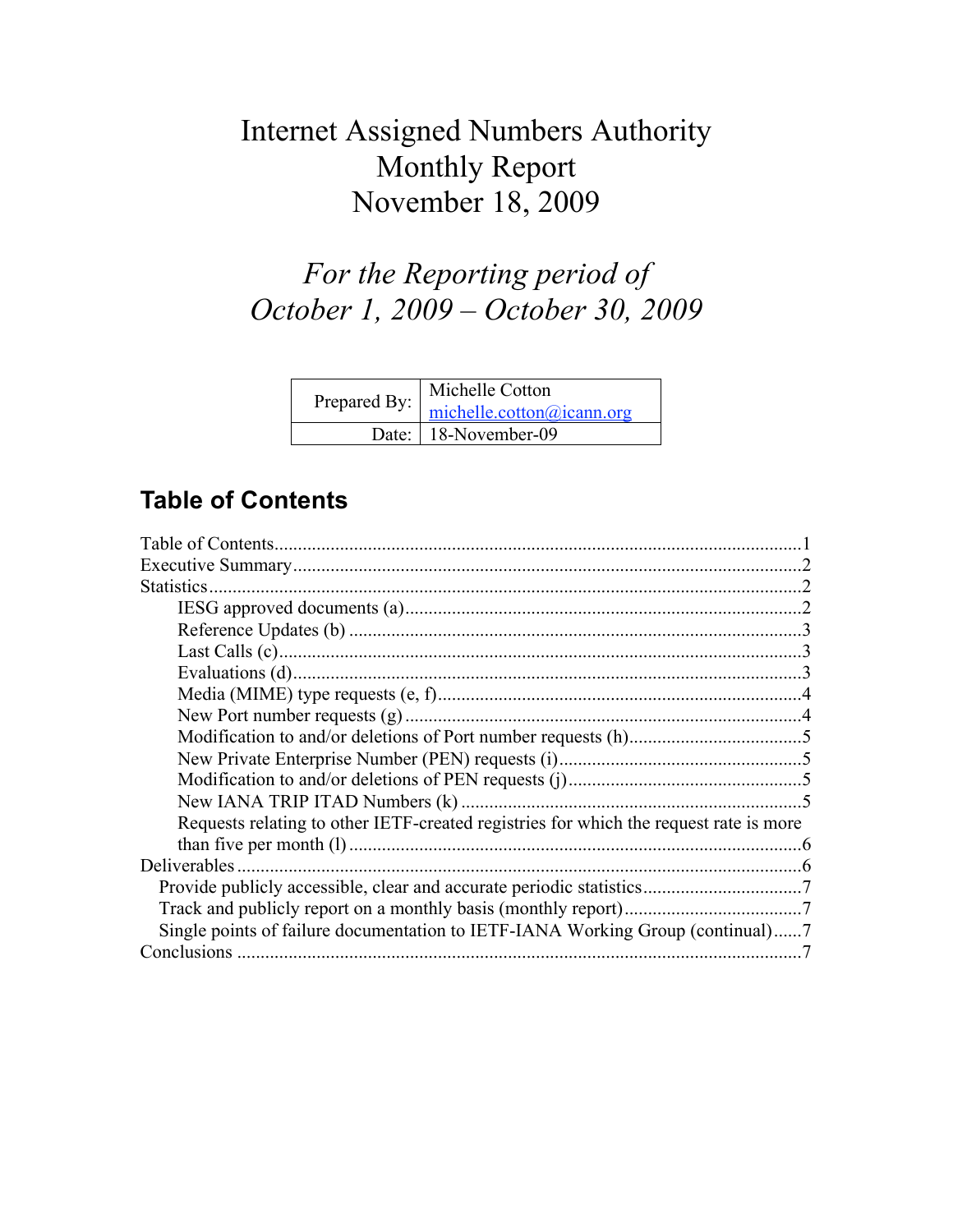## **Executive Summary**

This monthly report provides statistical information of IANA operations as they relate to the IETF. Also included are the deliverables for this reporting period in accordance with the SLA between ICANN and the IAOC with the effective date 1 January 2009.

## **Statistics**

As outlined in the IETF–IANA SLA, IANA is tasked with collecting and reporting on IETF-related statistics.

Below you will find the list of statistics as requested by the SLA, a description of what queue's statistics are being provided to fulfill that deliverable and an analysis of the data for each queue. The actual charts representing the data can be found at http://www.iana.org/reporting-and-stats/index.html.

This month's statistics were generated through running scripts against a ticketing system log database. The charts were generated using java program using Jfreechart library.

The following types of charts have been defined for each queue for the reporting year 2009:

- Month to month comparison histogram of requests created/closed/open
- Month to month comparison histogram of age groups of closed tickets
- This month's absolute age of closed requests
- Month to month comparison histogram of age groups of open tickets
- This month's absolute age and current state of open requests
- Month to month comparison of mean, median and standard deviation for processing times of closed tickets
- Histogram for cumulative IETF requests for created/closed/resolved at the end
of
the
reporting
period
and
the
year
to
date.

## **IESG approved documents (a)**

*Requests in the "drafts-approval" queue begin at the time IANA receives a notification of an approval or intent to publish a document and end when the RFC-Editor has acknowledged receipt of the notification of completed actions by IANA*

#### DRAFTS-APPROVAL QUEUE

IANA completed a total of 29 requests for the month of October (9 of which were NO IC). 97% of the total requests (including documents with NO IC) were completed within the goal of 14 IANA days or less. The most total IANA processing time was 15 days. The highest total processing time for all of the closed requests was 25 days.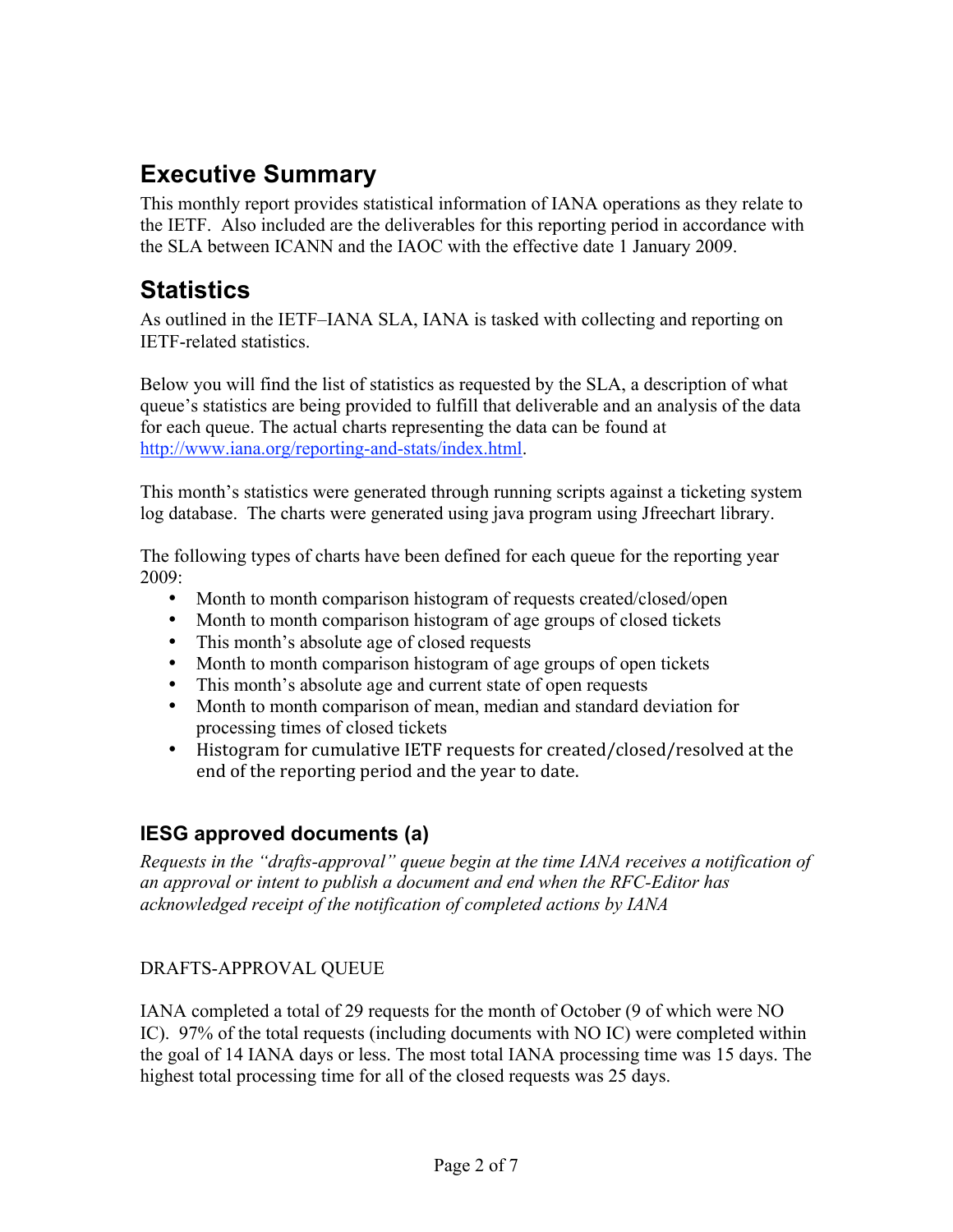As of the last day of October, there were 5 requests open. Two requests had significant number of "other" days as they are either on hold, waiting for another document to catch up or it is waiting on the Area Director for instructions on completing the actions. One request had a high number of IANA days to date as IANA had to consult with XML experts regarding the set-up of the registry as well as the correct XML to be reflected in the document. The 2 other remaining requests were being processed as normal.

### **Reference Updates (b)**

*The requests in the "drafts-update-refs" queue begins at the time the RFC-Editor notifies IANA of the RFC number assigned to a document that had actions performed by IANA and ends with IANA updating all references to the document in IANA registries.*

#### DRAFTS-UPDATE-REFS QUEUE

IANA completed a total of 19 requests for the month of October. 100% of the requests were completed within the 7 IANA day goal range. The highest total processing days for these requests was 3 days. As of the end of the month there were no open requests.

## **Last Calls (c)**

*Requests begin at the time IANA receives a notification of Last Call from the IESG and ends with IANA submitting official comments to the IESG. Each request in the statistics represents a separate/individual Last Call, even if the Last Call is being repeated.*

#### DRAFTS-LASTCALL QUEUE

A total of 35 requests were completed for the month of October. 83% of the requests were completed within their time goals (breakdown below). Two requests were 1 day over the processing goal and 1 request was 2 days over. IANA's response for 1 of these requests was submitted to the IESG by the last call due date. There were 2 requests that were approximately 1 week late due to waiting on a third party for information.

| <b>Last Call Time Frame</b> | <b>Total Requests</b> | Completed within time<br>goals |
|-----------------------------|-----------------------|--------------------------------|
| 2 weeks                     |                       |                                |
| 4 weeks                     |                       |                                |

As of the end of the month there were 11 open requests. All open Last Call requests were within the goal times and were following normal processing.

### **Evaluations (d)**

*Requests begin at the time IANA receives a notification of Evaluation from the IESG and ends with IANA submitting official comments to the IESG. Each request in the statistics represents a separate/individual Evaluation, even if the Evaluation is being repeated.*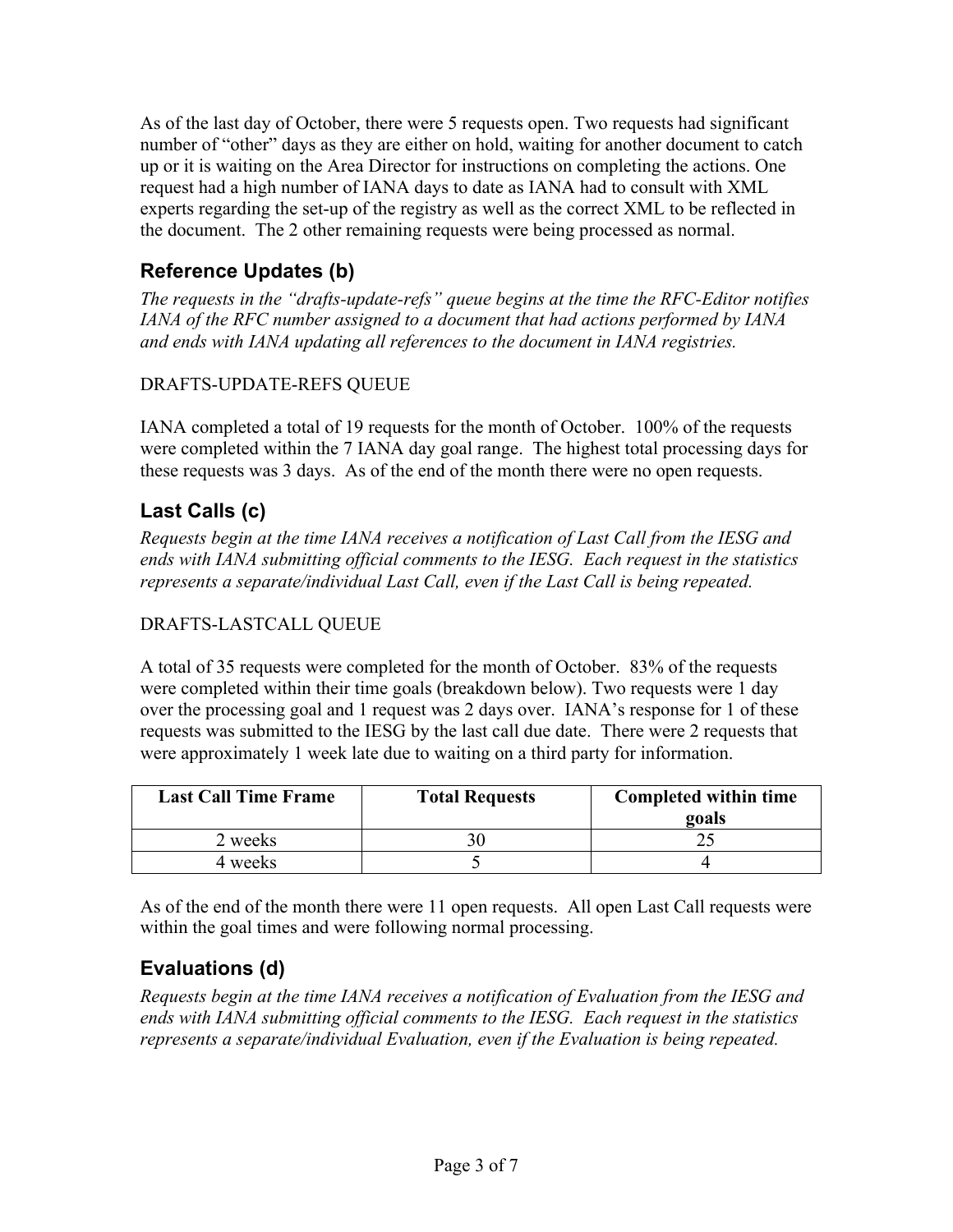#### DRAFTS-EVALUATION QUEUE

A total of 38 requests were completed in the month of October. 92% of the requests had IANA days of 7 or less. The IANA days do not include the time that the document is waiting for Last Call to finish. Three requests had IANA processing times between 8 and 13, however comments were submitted before the documents were discussed on the IESG telechat. As of the last day of the month there were 3 requests open and being processed as normal.

#### **Media (MIME) type requests (e, f)**

*IANA receives requests for registration of new Media types. Also received, but rarely, are modification and deletion requests for Media types. All of these are processed in the "iana-mime" queue. These requests begin with the receipt of an application for (or modification/deletion of a Media type and end with the request being resolved with a successful registration, removal or modification. In some cases the requests are closed due to withdrawal of the request by the requester or via administrative closure, typically due to lack of response from the requester. We understand that MIME Media types are currently referred to as just "Media Types". The queue "iana-mime" however, was named prior to this change.*

#### IANA-MIME QUEUE

A total of 8 requests were closed in the month of October. 100% of the requests had IANA days of 14 or less. One request had total processing days of 122 due to a high number of expert review and requester days. The average response time for the expert review was 30 days for closed requests in the month of October.

At the end of the month, there were a total of 65 open requests. Continued from previous months, 64 requests are from the same applicant and are in the final stages of review. The remaining request open was being processed as normal.

#### **New Port number requests (g)**

*IANA receives requests for assignment of new user port numbers. These requests are processed in the "iana-ports" queue. Port requests begin with the receipt of an application for a user port number and end with the request being resolved with a successful registration, withdrawn by the requester, or administratively closed.*

#### IANA-PORTS QUEUE

There were a total of 19 requests closed in the month of October. 100% of those requests were processed with an IANA time within the14-day goal. The average total time for port requests this month was 44 days. For the 18 requests that were sent to the expert for review, the average response time for the expert was 29 days.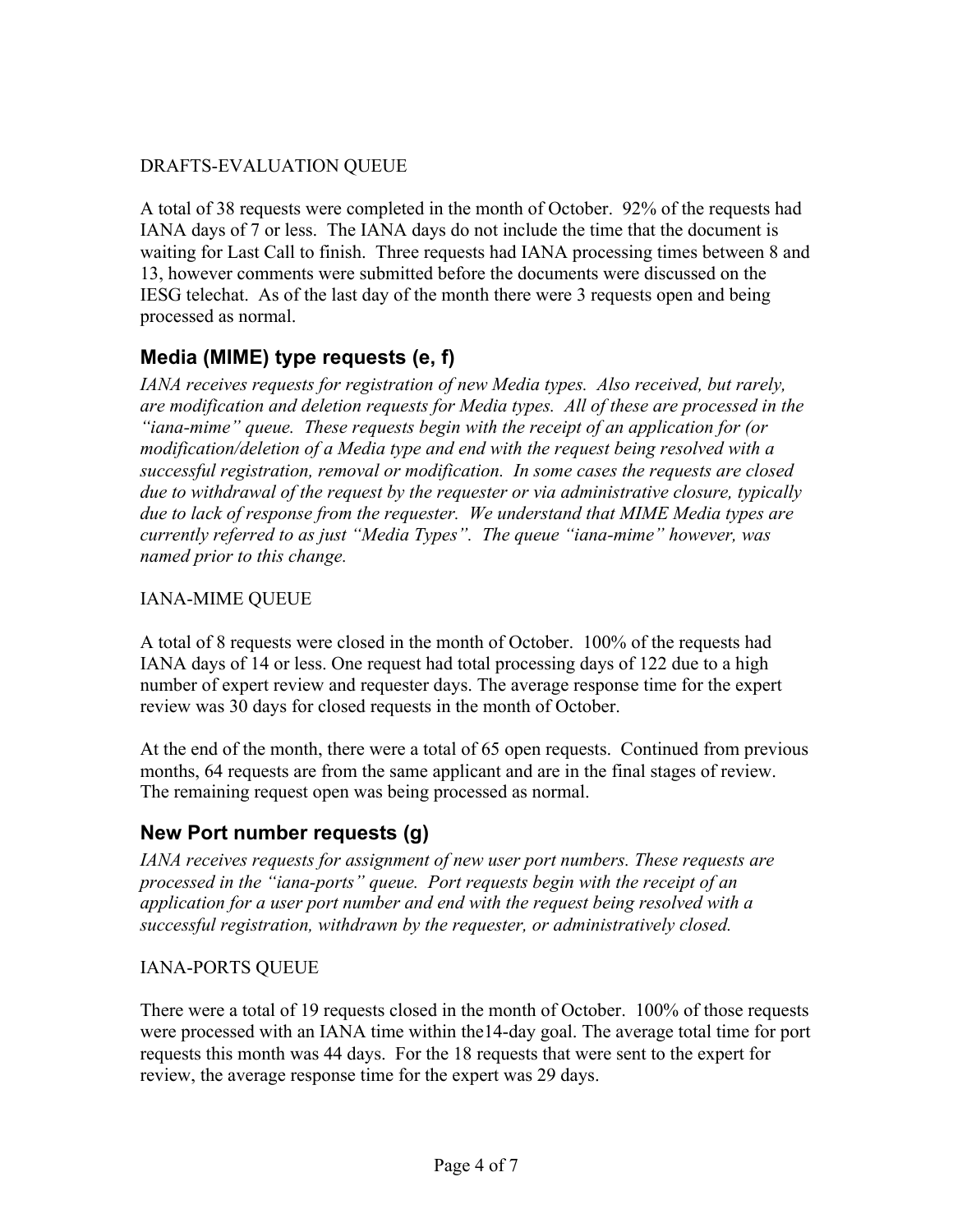As of the end of the month there were 15 requests that were open. All of these requests had IANA days of 3 or less and all requests were waiting on the expert or requester.

#### **Modification to and/or deletions of Port number requests (h)**

#### PORT-MODIFICATION QUEUE

*IANA receives requests for modification of existing port numbers. Also received, but are rare, are deletion requests. Both of these are processed in the "port-modifications" queue. These requests begin with the receipt of a modification (or deletion) request and end with the request being resolved with a successful modification (or removal) or closed due to withdrawal or administrative closure.*

During this reporting period, there were a total of 6 closed requests. 83% of these requests were completed within the goal processing time of 7 IANA days or less. One request had 8 IANA days. The highest total processing days for these requests was 16 days due to waiting on the requester. At the end of October, there were 5 requests open. All open requests were waiting on the requester.

### **New Private Enterprise Number (PEN) requests (i)**

All PEN (Private Enterprise Numbers) type requests are processed in an automated program that does not go through IANA's ticketing system. The tool includes new, modification and deletion requests. The tool does not yet produce statistics similar to what is available for the other protocol parameter queues. Raw data shows that 177 new PENs were assigned in October 2009.

#### **Modification to and/or deletions of PEN requests (j)**

Modifications and/or deletions of PENs occur in a separate tool in which the statistics production is not yet available. More information can be found above in the "New Private Enterprise Number (PEN) requests" section. Raw data shows that 23 existing PENs were modified in October 2009.

#### **New IANA TRIP ITAD Numbers (k)**

*IANA receives requests for assignment of new TRIP ITAD numbers. These requests are processed in the "iana-trip" queue. Requests begin with the receipt of an application for a TRIP ITAD number and end with the request being resolved with a successful registration, withdrawn by the requester, or administratively closed.*

#### IANA-TRIP QUEUE

There were a total of 18 IANA-TRIP requests closed in the month of October. 94% of the closed requests had an IANA time of 7 days or less. The highest number of total processing time for requests this month was 35 days due to waiting on the requester. As of the last day of October, there were no requests open.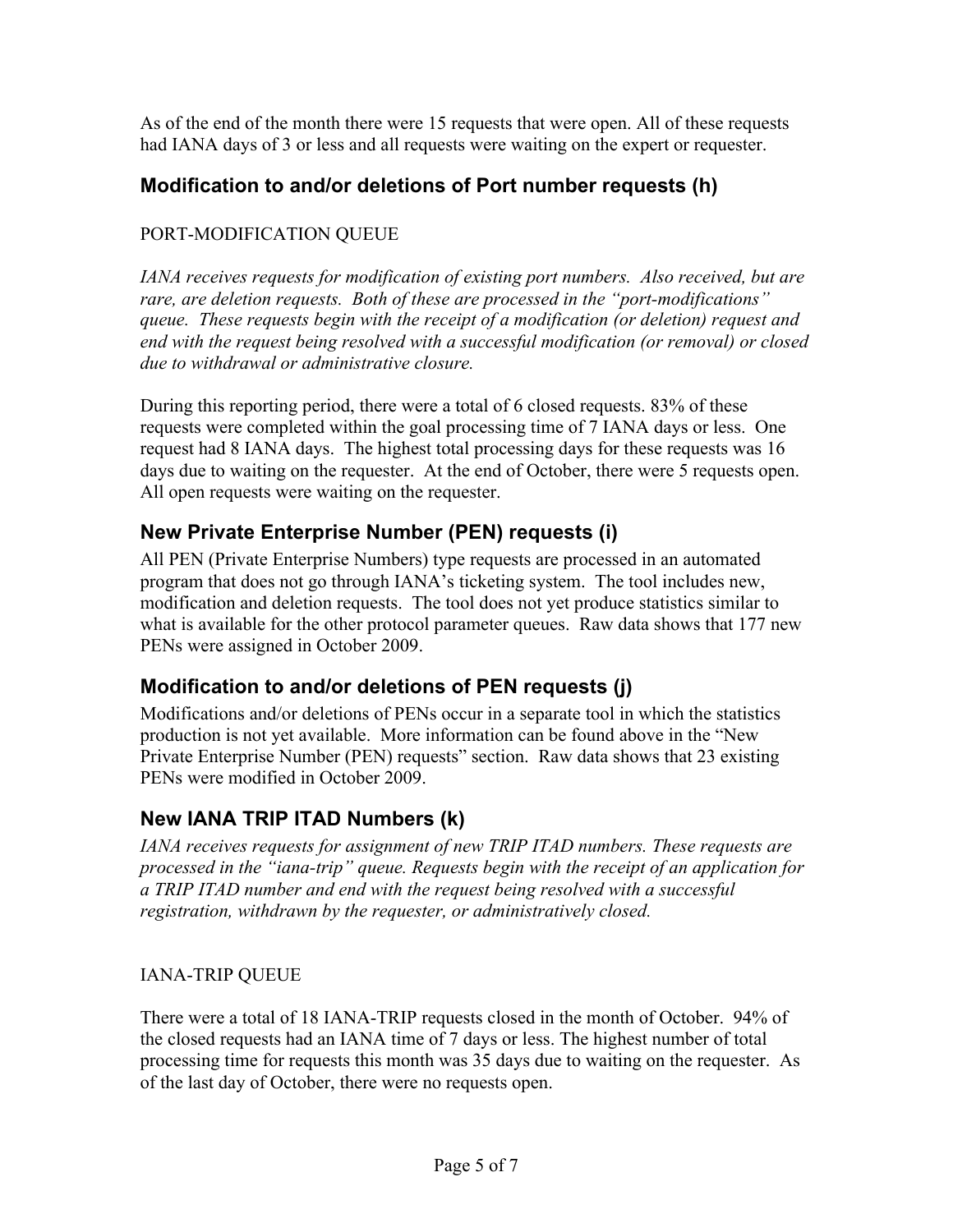#### **Requests relating to other IETF-created registries for which the request rate is more than five per month (l)**

*For those registries where there are more than 5 requests per month, IANA creates a separate queue for tracking those tickets.* 

#### IANA-MULTICAST QUEUE

There were 0 multicast requests closed during the month of October. As of the end of the month there were 2 open requests. Both requests were being processed as normal and were waiting on the expert.

#### IANA-PROT-PARAM QUEUE

*Note: The IANA-PROT-PARAM queue is for all the miscellaneous requests that are not processed in a separate queue due to the lack of volume for any one type of request. These requests can be first-come first-served, expert review, IESG approval or another review method. In the SLA, processing goals are determined on the type of request. However, for this queue there is no separation of request type.*

There were 4 requests closed during the month of October. 100% of the requests were processed within the appropriate IANA time goals (see breakdown below). The highest number of total processing days for these requests was 45. This request needed to have an expert be designated by the IESG before it could be reviewed.

| Request Type         | Number of Requests | IANA goal time  | Requests completed |
|----------------------|--------------------|-----------------|--------------------|
|                      |                    |                 | within goal        |
| First Come First     |                    | 7 days or less  |                    |
| Serve                |                    |                 |                    |
| <b>Expert Review</b> |                    | 14 days or less |                    |

There were 11 requests open as of the end of the month. All open requests have 9 IANA days or less. Some requests have high total days due to waiting on an expert to respond. All but 3 requests were with the expert or third party for review.

## **Deliverables**

In accordance with the SLA, the IANA is reporting on the following deliverables due within ten (10) months of implementation of the agreement for the reporting year 2009:

- 1) Provide publicly accessible, clear and accurate periodic statistics (continual)
- 2) Track and publicly report on a monthly basis (monthly report continual)
- 3) Single points of failure documentation to IETF-IANA Working Group (continual)